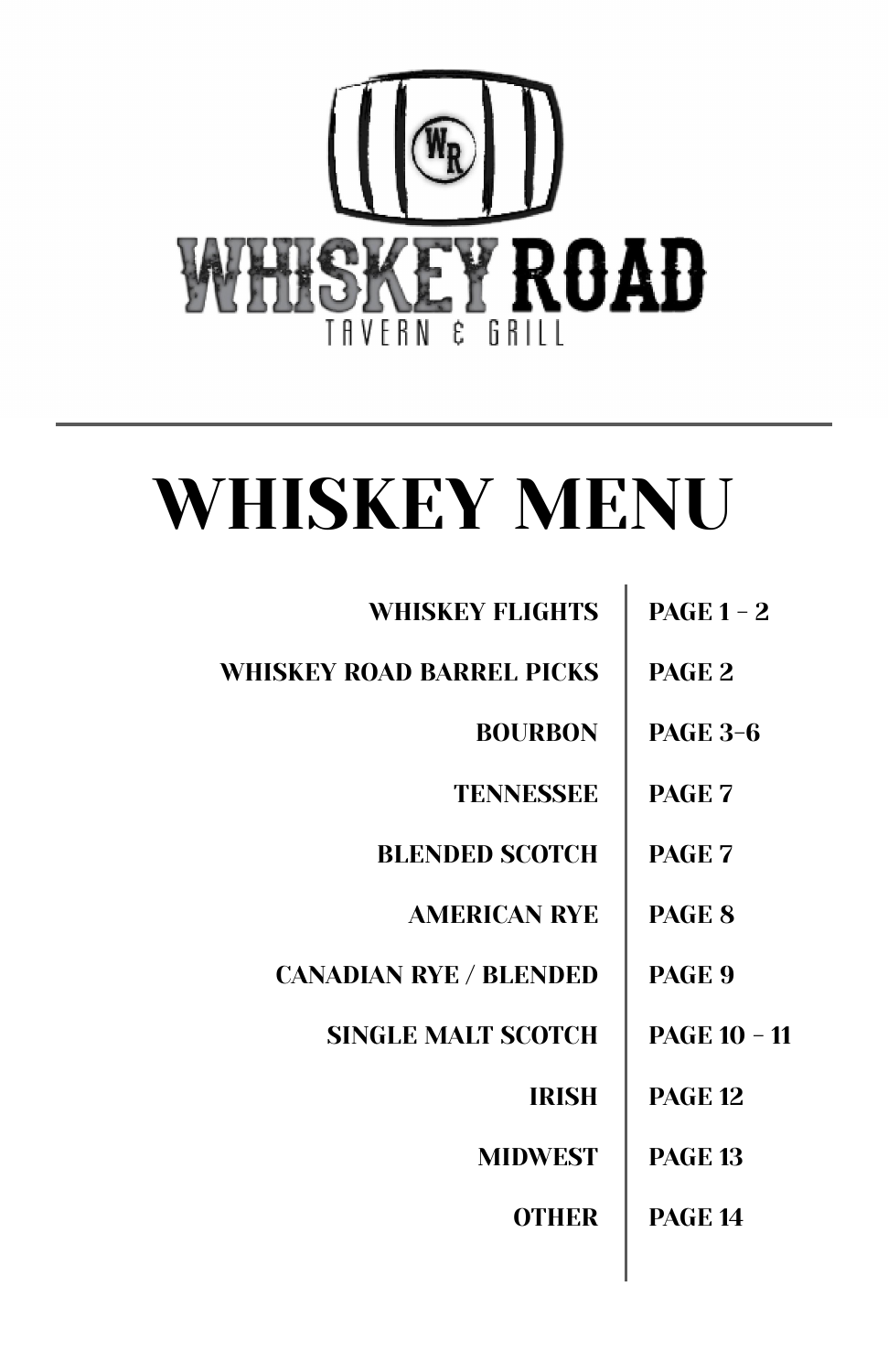## WHISKEY FLIGHTS

All flights are poured at 1/2 ounce to each whiskey for 1½ ounces total. Doubles are poured at 1 ounce each for 3 total ounces. Enjoy responsibly!

| <b>Local Bourbon</b>                | 11.00 | <b>Litmus Test</b>                      | 7.00  |
|-------------------------------------|-------|-----------------------------------------|-------|
| <b>Cody Road Single Barrel</b>      | 22.00 | Maker's 46                              | 14.00 |
| <b>Cedar Ridge Iowa Bourbon</b>     |       | <b>Elijah Craig Small Batch</b>         |       |
| <b>Cedar Ridge Reserve Bourbon</b>  |       | <b>Jefferson's Reserve</b>              |       |
| <b>Crown Jewels</b>                 | 14.00 | International                           | 10.00 |
| <b>Crown Royal Bourbon Mash</b>     | 28.00 | <b>Bushmills</b>                        | 20.00 |
| <b>Crown Royal Rye</b>              |       | <b>Glenfiddich 15 Yr</b>                |       |
| <b>Crown Royal XR</b>               |       | <b>Pike Creek</b>                       |       |
| The Ballad of George                | 17.00 | Pretty Fly for a                        | 13.00 |
| Jones                               | 34.00 | <b>Straight Rye</b>                     | 26.00 |
| <b>Gentleman Jack</b>               |       | <b>Minor Case</b>                       |       |
| <b>Jack Daniel's Single Barrel</b>  |       | Pikesville                              |       |
| <b>Jack Daniel's Sinatra Select</b> |       | <b>Chicken Cock Rye</b>                 |       |
| <b>Spirit of Dublin</b>             | 16.00 | <b>Garden Party</b>                     | 11.00 |
| <b>Tullamore Dew</b>                | 32.00 | Oak & Eden Bourbon & Spire              | 22.00 |
| <b>Teeling Small Batch</b>          |       | Oak & Eden Wheat & Spire                |       |
| <b>Jameson 18</b>                   |       | Oak & Eden 4 Grain & Spire              |       |
| <b>The Oliver Twist</b>             | 23.00 | <b>Bartender's Choice</b>               | 16.00 |
| Orphan Barrel Forged Oak            | 46.00 | 1792 Small Batch                        | 32.00 |
| Orphan Barrel Rhetoric 21 Year      |       | Henry Mckenna 10 Yr                     |       |
| Orphan Barrel Rhetoric 23 Year      |       | Knob Creek 2001                         |       |
| <b>The Rifleman</b>                 | 12.00 | <b>Not A Fan of Whiskey</b>             | 7.00  |
| <b>Rebel Yell Single Barrel</b>     | 24.00 | <b>Jim Beam Peach</b>                   | 14.00 |
| <b>Four Roses Single Barrel</b>     |       | <b>Red Stag Black Cherry</b>            |       |
| Wild Turkey Kentucky Spirit         |       | <b>Revel Stoke Roasted Pecan</b>        |       |
| <b>Carroll County</b>               | 17.00 | <b>Talk Derby to Me</b>                 | 14.00 |
| <b>Templeton Rye 6 year</b>         | 34.00 | Lexington                               | 28.00 |
| <b>Iowa Legendary Black WR Pick</b> |       | <b>Woodford Reserve, Kentucky Derby</b> |       |
| <b>Iowa Legendary Purple Label</b>  |       | <b>Blanton's WR Barrel Pick</b>         |       |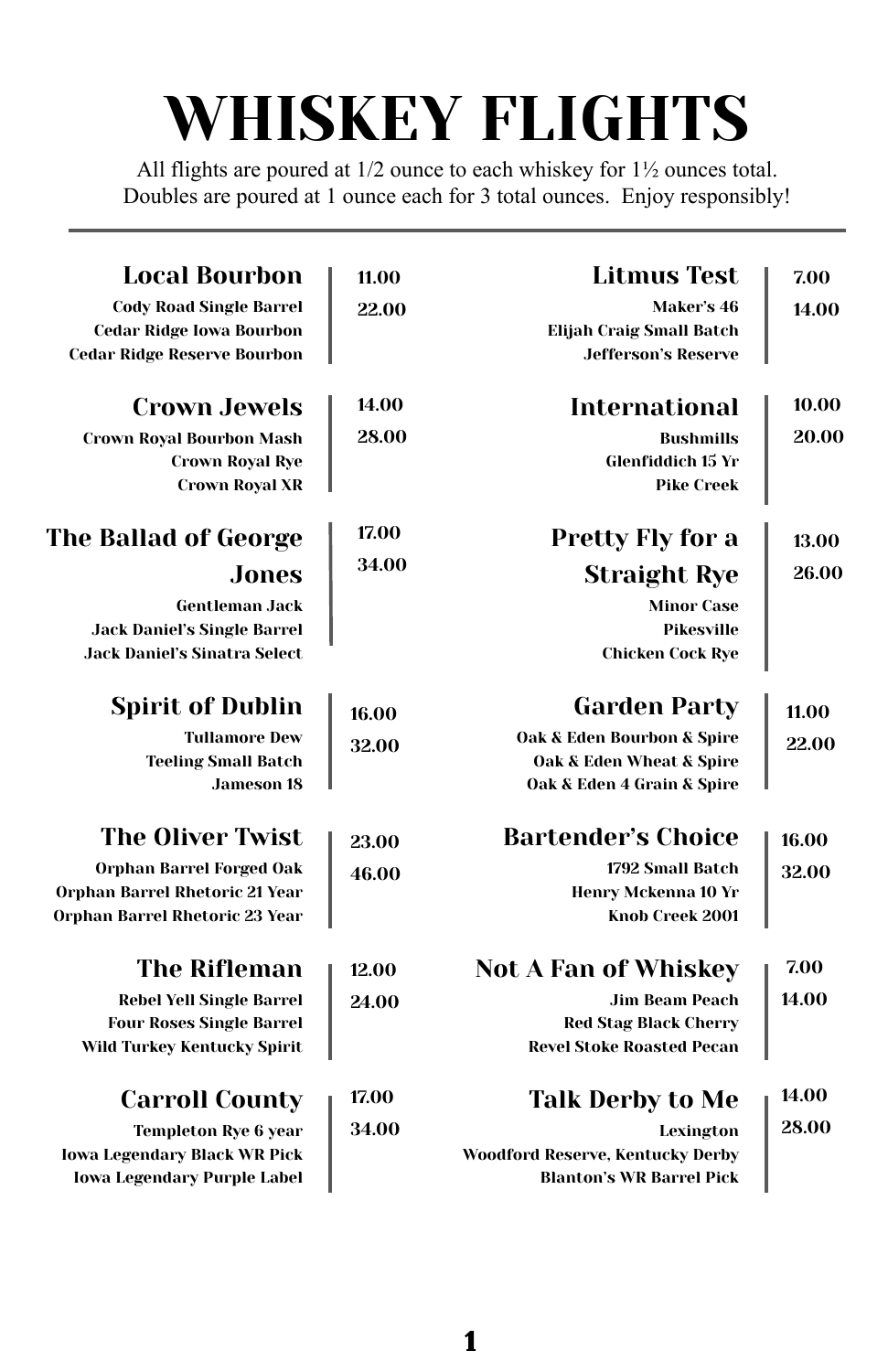## WHISKEY FLIGHTS

All flights are poured at 1/2 ounce to each whiskey for 1½ ounces total. Doubles are poured at 1 ounce each for 3 total ounces. Enjoy responsibly!

| Elkaholic<br>Old Elk Wheated<br><b>Old Elk Cognac Cask</b><br>Old Elk Armagnac                  | 15.00<br>30.00 | <b>WR Private Barrels</b><br><b>Buffalo Trace WR Barrel Pick</b><br>Eagle Rare WR Barrel Pick<br><b>Blanton's WR Barrel Pick</b> | 14.00<br>28.00 |
|-------------------------------------------------------------------------------------------------|----------------|----------------------------------------------------------------------------------------------------------------------------------|----------------|
| <b>Game of Thrones</b><br><b>Singleton Tully</b><br>Cardhu Targaryen<br><b>Talisker Greyjoy</b> | 9.00<br>18.00  | <b>Iron Dram</b><br>Maker's Mark Cask Strength<br><b>Bulleit Barrel Strength</b><br><b>Larceny Barrel Proof</b>                  | 14.00<br>28.00 |
|                                                                                                 |                | <b>Single Malts from The</b>                                                                                                     | 22.00          |
| <b>Thomas S. Moore</b>                                                                          | 13.00          | <b>States</b>                                                                                                                    | 44.00          |
| T. S. Moore Cabernet Cask<br><b>T. S. Moore Port Cask</b><br>T. S. Moore Chardonnay Cask        | 26.00          | <b>Cedar Ridge Single Malt</b><br><b>Cedar Ridge Quintessential</b><br>Orphan Barrel Muckety Muck                                |                |

## WHISKEY ROAD PRIVATE SELECTED BARRELS

| <b>Iowa Legendary Rye Black Label, WR Pick</b> | 6.00  |
|------------------------------------------------|-------|
| <b>Buffalo Trace, WR Barrel Pick</b>           | 6.00  |
| Eagle Rare 10 Year, WR Barrel Pick             | 8.00  |
| <b>Blanton's, WR Barrel Pick</b>               | 10.00 |

L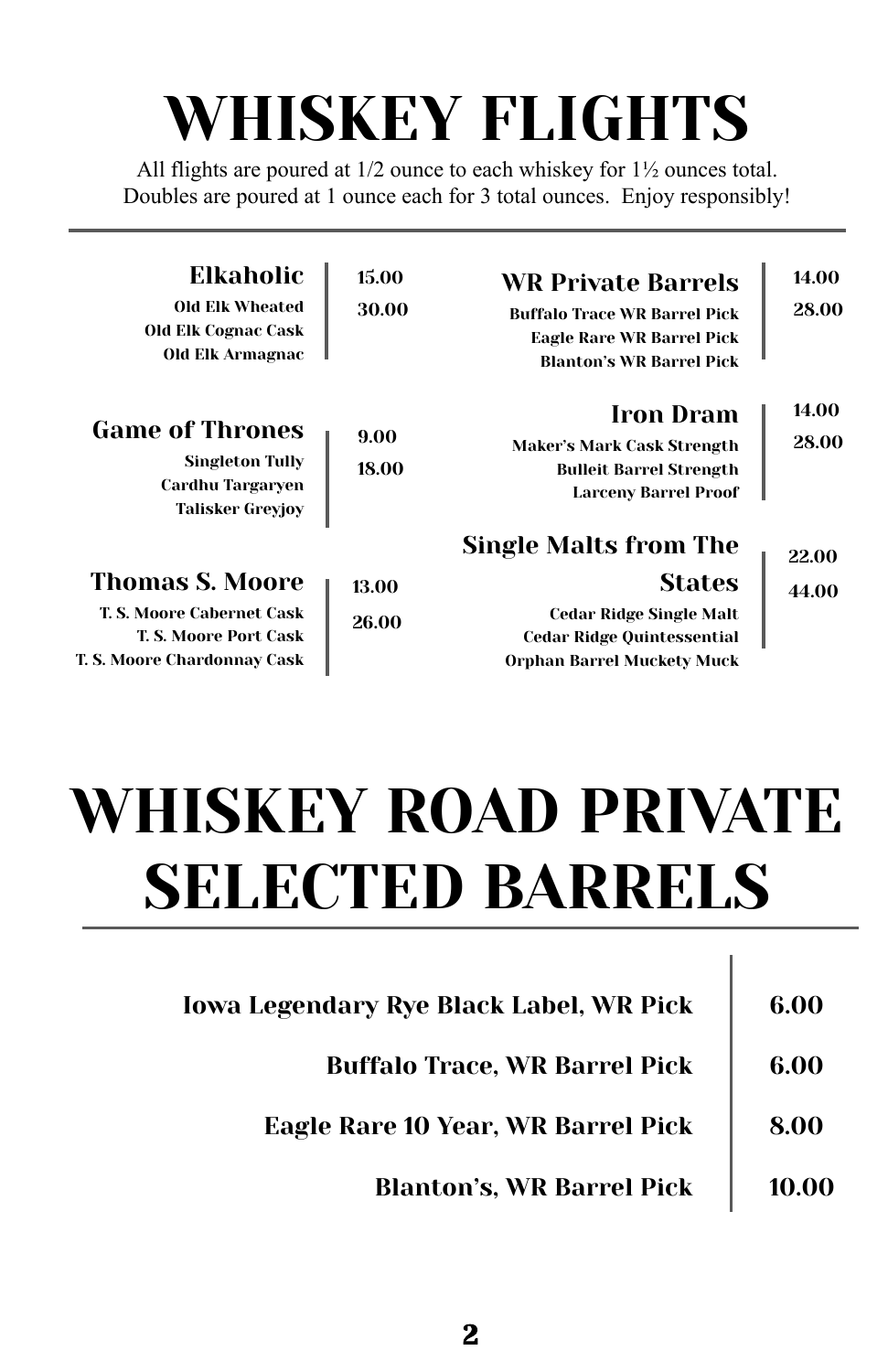Bourbon Mash must be comprised of at least 51% corn, distilled at 160 proof or less and barreled at 125 proof or less, and aged in new, charred oak barrels.

| 9.00  | 1792 (Ridgemont Reserve) Full Proof*      |
|-------|-------------------------------------------|
| 7.00  | 1792 (Ridgemont Reserve) Small Batch      |
| 7.00  | 1792 (Ridgemont Reserve) Bottled in Bond* |
| 7.00  | 1792 (Ridgemont Reserve) High Rye*        |
| 9.00  | Angel's Envy, Port Finish*                |
| 8.00  | <b>Baker's 7 Year</b>                     |
| 7.00  | <b>Basil Hayden's 8 Year, Small Batch</b> |
| 10.00 | <b>Basil Hayden's Toast, Small Batch</b>  |
| 8.00  | <b>Belle Meade, Small Batch Sour Mash</b> |
| 10.00 | <b>Belle Meade, Small Batch Reserve</b>   |
| 8.00  | <b>Bernheim Original Wheat Whiskey</b>    |
| 10.00 | <b>Blanton's WR Barrel Pick</b>           |
| 20.00 | <b>Blood Oath, Pact 4*</b>                |
| 20.00 | <b>Bond &amp; Lillard*</b>                |
| 15.00 | Booker's "Noe's Stranger's Batch"*        |
| 5.00  | <b>Buffalo Trace</b>                      |
| 6.00  | <b>Buffalo Trace WR Barrel Pick</b>       |
| 6.00  | <b>Buffalo Trace White Dog Mash</b>       |
| 6.00  | <b>Bulleit</b>                            |
| 7.00  | <b>Bulleit 10 Year</b>                    |
| 8.00  | <b>Bulleit Barrel Strength</b>            |
| 20.00 | <b>Calumet Farm 14 Year*</b>              |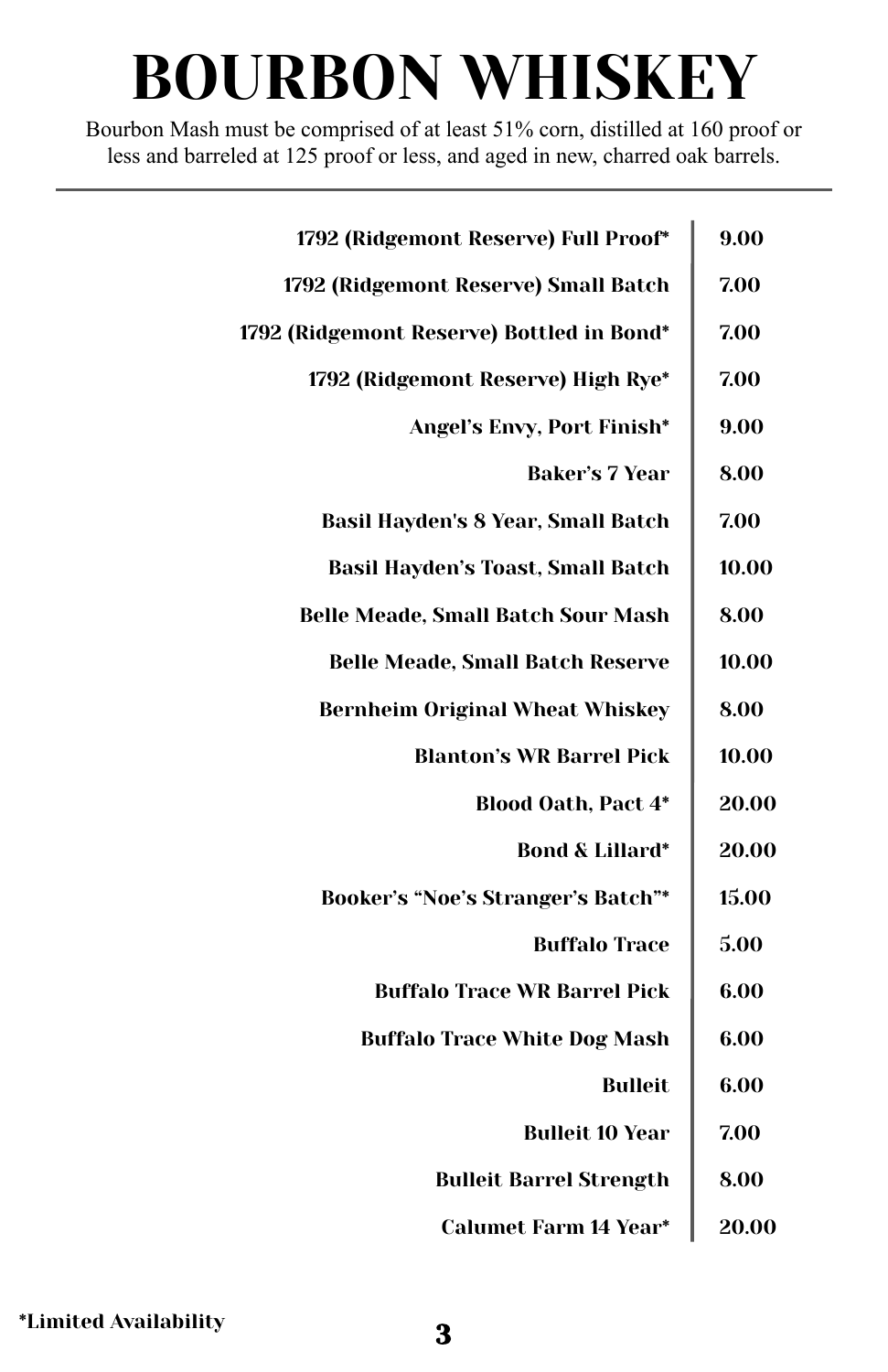Bourbon Mash must be comprised of at least 51% corn, distilled at 160 proof or less and barreled at 125 proof or less, and aged in new, charred oak barrels.

| <b>Eagle Rare WR Barrel Pick*</b>            | 8.00  |
|----------------------------------------------|-------|
| <b>Elijah Craig Small Batch</b>              | 4.50  |
| <b>Four Roses, Single Barrel</b>             | 6.00  |
| Four Roses Barrel Strength, Single Barrel*   | 11.00 |
| Four Roses 2020 Limited Release Small Batch* | 25.00 |
| <b>High West American Prairie</b>            | 6.00  |
| <b>High West Bourye*</b>                     | 17.00 |
| <b>Isaac Bowman Port Finish</b>              | 7.00  |
| Jefferson's Reserve, Very Small Batch        | 8.00  |
| <b>Jefferson's Small Batch</b>               | 6.00  |
| <b>Jefferson's Ocean*</b>                    | 17.00 |
| <b>Jim Beam Single Barrel</b>                | 5.00  |
| Jim Beam 8 Year, Black                       | 4.50  |
| Jim Beam, Devil's Cut                        | 4.50  |
| <b>Jim Beam</b>                              | 4.00  |
| Kentucky Owl Confiscated*                    | 25.00 |
| Knob Creek 9 Year, Single Barrel             | 8.00  |
| <b>Knob Creek, Small Batch</b>               | 7.00  |
| Knob Creek Small Batch 2001 Limited Edition* | 18.00 |
| <i>*Limited Availability</i>                 |       |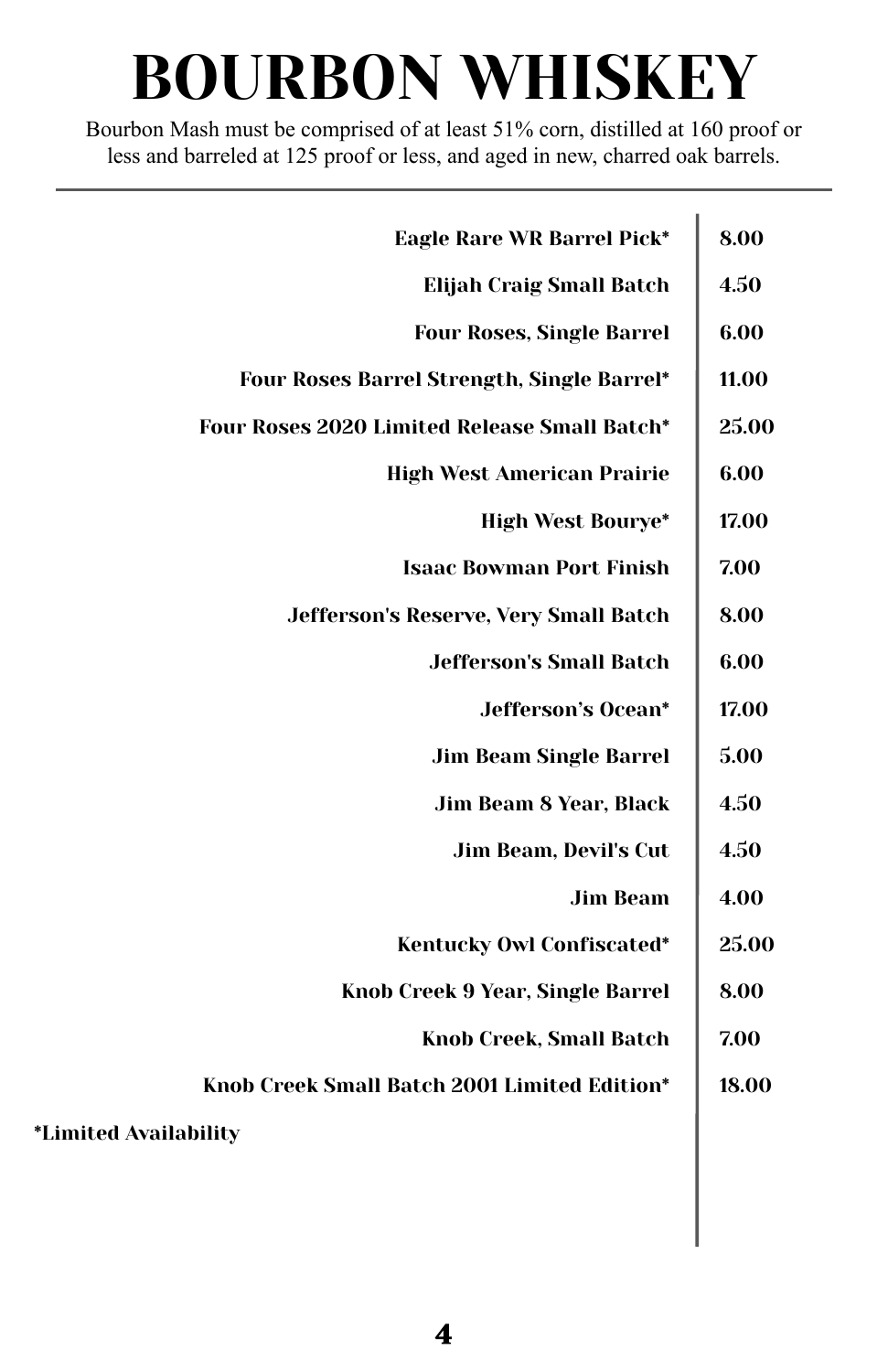Bourbon Mash must be comprised of at least 51% corn, distilled at 160 proof or less and barreled at 125 proof or less, and aged in new, charred oak barrels.

| <b>Larceny Barrel Proof</b>       | 7.00  |
|-----------------------------------|-------|
| Lexington                         | 4.50  |
| Little Book*                      | 19.00 |
| Maker's 46                        | 8.00  |
| Maker's Mark                      | 6.00  |
| Maker's Mark, 2021 FAE-01*        | 11.00 |
| Maker's Mark, Cask Strength       | 10.00 |
| Michter's Small Batch*            | 8.00  |
| Oak & Eden 4 Grain                | 9.00  |
| <b>Oak &amp; Eden Bourbon</b>     | 9.00  |
| Oak & Eden Wheated                | 9.00  |
| Old Ezra 7 Year 101 Proof         | 5.00  |
| Old Elk Armagnac Cask*            | 12.00 |
| Old Elk Blended Straight Bourbon* | 11.00 |
| <b>Old Elk Cognac Cask*</b>       | 12.00 |
| Old Elk Wheated*                  | 11.00 |
| <b>Old Forester</b>               | 4.00  |
| Old Forester Statesman*           | 9.00  |
| Orphan Barrel Forged Oak 15 Year* | 16.00 |
| Orphan Barrel Rhetoric 21 Year*   | 19.00 |
| Orphan Barrel Rhetoric 23 Year*   | 20.00 |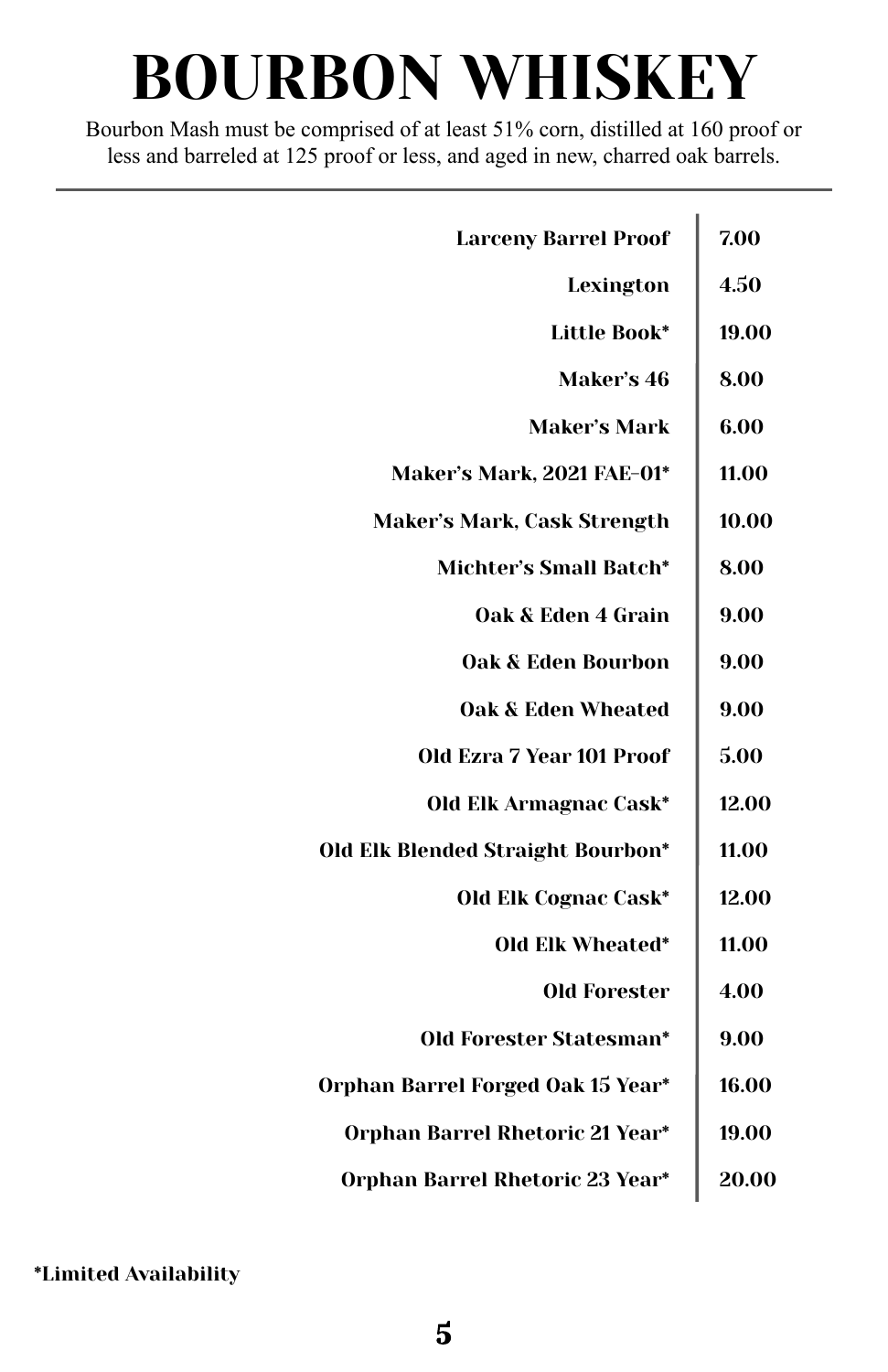Bourbon Mash must be comprised of at least 51% corn, distilled at 160 proof or less and barreled at 125 proof or less, and aged in new, charred oak barrels.

| <b>Rabbit Hole Dareringer*</b>                       | 12.00 |
|------------------------------------------------------|-------|
| Rebel Yell 10 Year Single Barrel 2017*               | 9.00  |
| <b>Remus Repeal Straight Bourbon*</b>                | 15.00 |
| <b>Smooth Ambler Contradiction</b>                   | 7.00  |
| <b>Smooth Ambler Old Scout</b>                       | 6.00  |
| T. S. Moore Port Finish*                             | 10.00 |
| T. S. Moore Cabernet Finish*                         | 10.00 |
| T. S. Moore Chardonnay Finish*                       | 10.00 |
| <b>Trail's End</b>                                   | 7.00  |
| <b>Tin Cup</b>                                       | 5.00  |
| <b>TX Straight Bourbon</b>                           | 8.00  |
| <b>Very Old Barton</b>                               | 5.00  |
| W. B. Saffel*                                        | 20.00 |
| Wild Turkey, Kentucky Spirit*                        | 9.00  |
| <b>Wild Turkey 101</b>                               | 5.00  |
| Woodford Reserve Distiller's Select, Small Batch     | 7.00  |
| Woodford Reserve Distiller's Select. Kentucky Derby* | 9.00  |
| Woodford Reserve, Double Oaked Barrel                | 9.00  |
|                                                      |       |
|                                                      |       |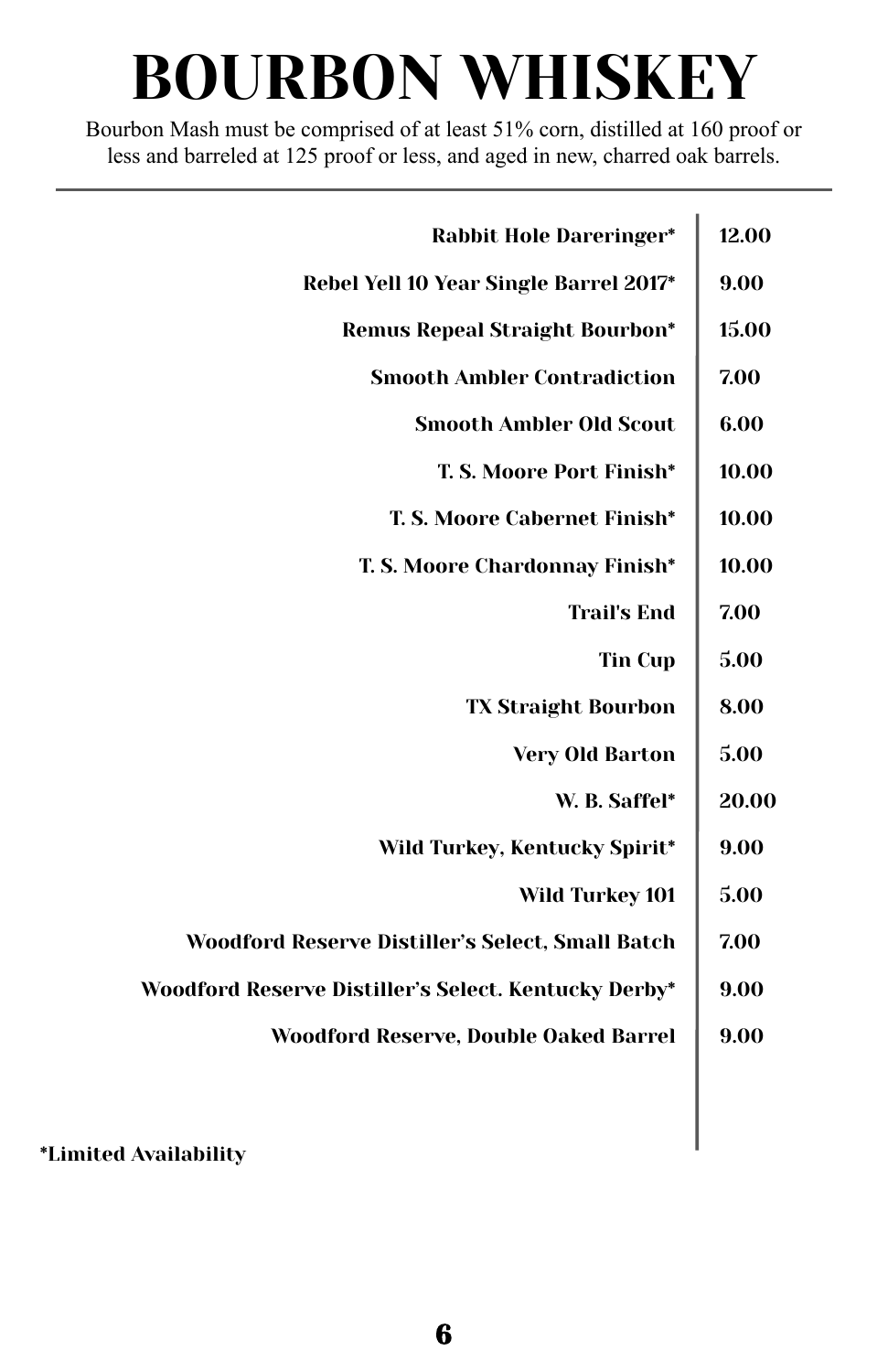#### TENNESSEE WHISKEY

Straight bourbon whiskey that is filtered through Charcoal called the "Lincoln County Process", aged a minimum of two years in new, charred American oak barrels, and bottled at no less than 80 proof.

| <b>Clover Single Barrel*</b>                         | 12.00 |
|------------------------------------------------------|-------|
| George Dickel, No. 8 Classic Recipe                  | 4.00  |
| George Dickel, Superior No. 12                       | 5.00  |
| <b>Jack Daniel's Coy Hill High Proof*</b>            | 12.00 |
| Jack Daniel's Gold No. 27                            | 15.00 |
| <b>Jack Daniel's Sinatra Select*</b>                 | 25.00 |
| Jack Daniel's Old No. 7                              | 5.00  |
| <b>Jack Daniel's Single Barrel</b>                   | 7.00  |
| <b>Jack Daniel's Single Barrel Heritage Edition*</b> | 9.00  |
| Jack Daniel's, Gentleman Jack                        | 7.00  |

## BLENDED SCOTCH

Tend to have smoky and earthy flavors. A blend of single malt whiskies from different distilleries that may not all be the same age.

| <b>Chivas Regal 12 Year</b>     | 7.00  |
|---------------------------------|-------|
| Royal Salute 26 Year*           | 40.00 |
| <b>J&amp;B</b> Rare             | 5.00  |
| Johnnie Walker Platinum 18 Year | 15.00 |
| Johnnie Walker Black Label.     | 9.00  |
| Johnnie Walker Blue Label       | 20.00 |
| Johnnie Walker Red Label        | 5.00  |
| <b>Johnnie Walker Swing</b>     | 7.00  |
| <b>Monkey Shoulder</b>          | 6.00  |
|                                 |       |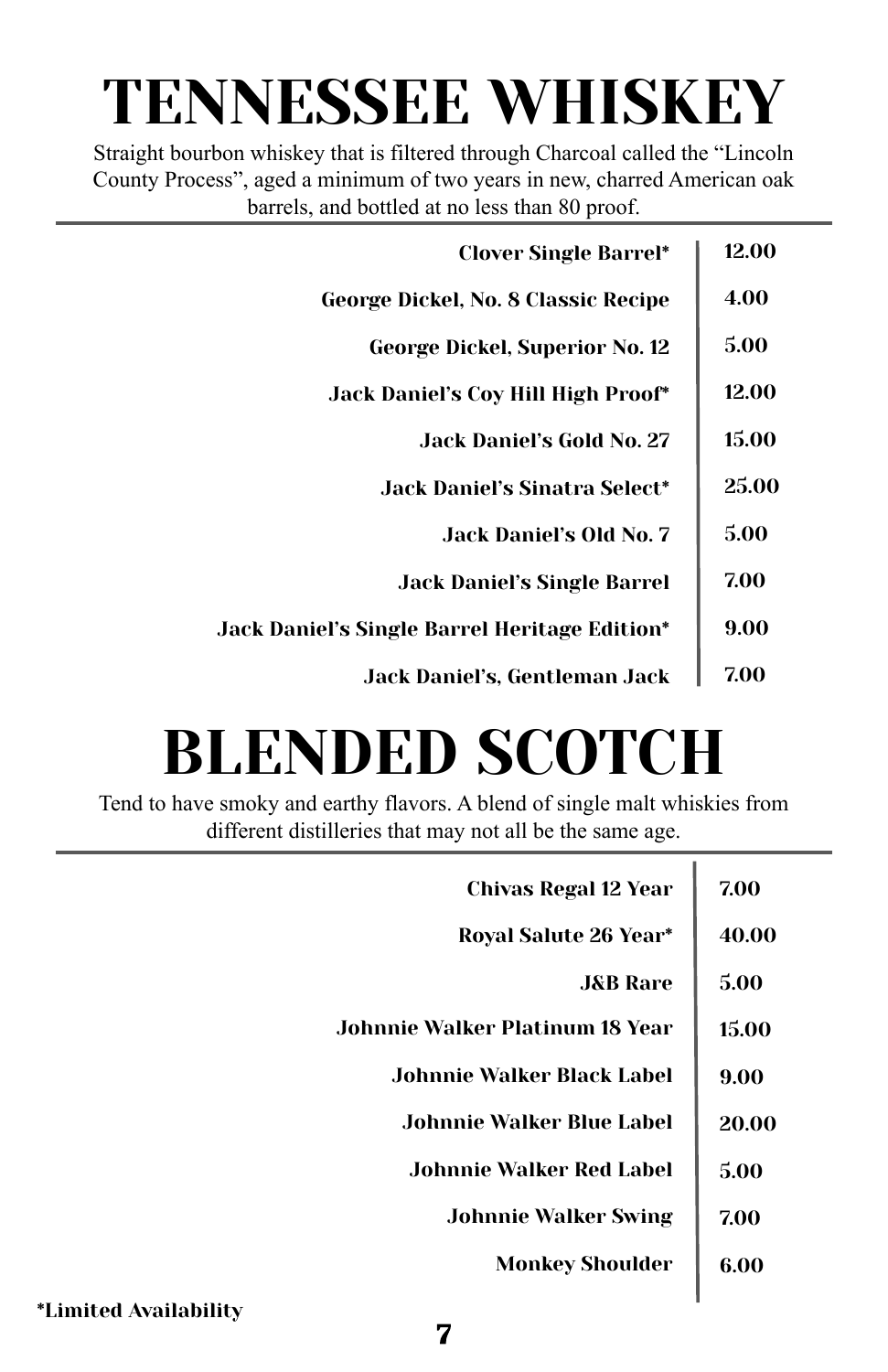### AMERICAN RYE WHISKEY

In the United State "rye whiskey" is, by law, made from a mash of at least 51% rye. Rye grain is known for imparting what many call a spicy or fruity flavor to the whiskey.

| 14.00 |
|-------|
| 8.00  |
| 5.00  |
| 12.00 |
| 5.00  |
| 7.00  |
| 15.00 |
| 11.00 |
| 12.00 |
| 8.00  |
| 5.00  |
| 7.00  |
| 7.00  |
| 7.00  |
| 17.00 |
| 6.00  |
| 8.00  |
| 5.00  |
| 6.00  |
| 8.00  |
| 5.00  |
| 60.00 |
| 9.00  |
| 14.00 |
|       |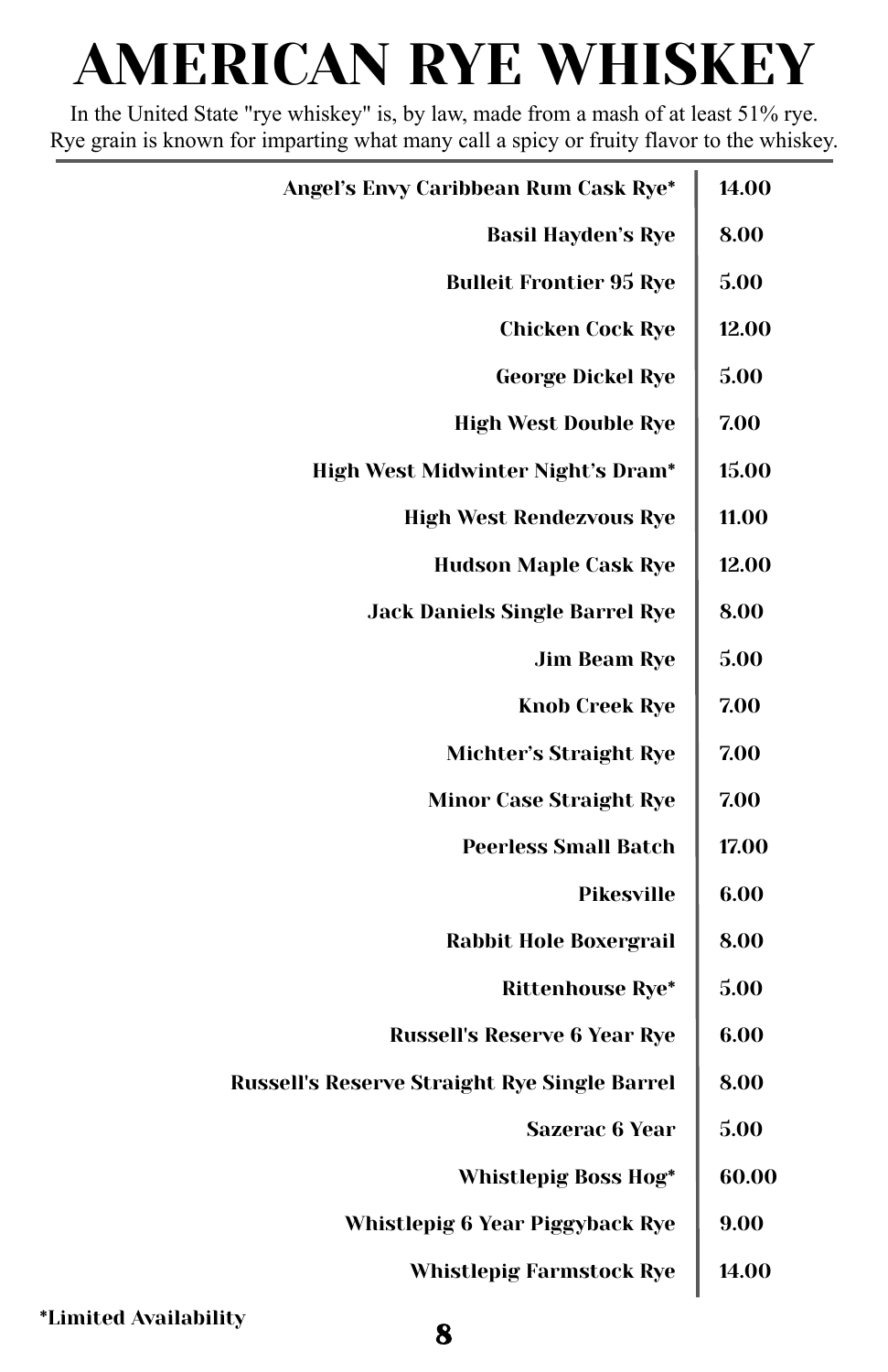#### CANADIAN RYE & BLENDED WHISKEY

Tend to be light-bodied and fruity. Distilled and aged in Canada a minimum of 3 years.

| <b>Black Velvet</b>                | 3.50  |
|------------------------------------|-------|
| <b>Canadian Club</b>               | 3.50  |
| Canadian Club, Small Batch 12 Year | 4.00  |
| <b>Canadian Club 43 Year</b>       | 40.00 |
| Crown Roval                        | 5.00  |
| <b>Crown Royal, Apple</b>          | 5.00  |
| Crown Royal, Bourbon Mash          | 5.00  |
| Crown Royal, Peach*                | 5.00  |
| Crown Royal Rye                    | 5.00  |
| <b>Crown Royal XR</b>              | 17.00 |
| <b>Forty Creek Barrel Select</b>   | 4.00  |
| <b>Forty Creek Copper Pot</b>      | 4.50  |
| Pendleton                          | 4.00  |
| <b>Pendleton 1910 Rye</b>          | 6.00  |
| <b>Pike Creek Port Finish</b>      | 5.00  |
| <b>Seagram's VO</b>                | 4.00  |
| <b>Seagrams</b> 7                  | 3.50  |
|                                    |       |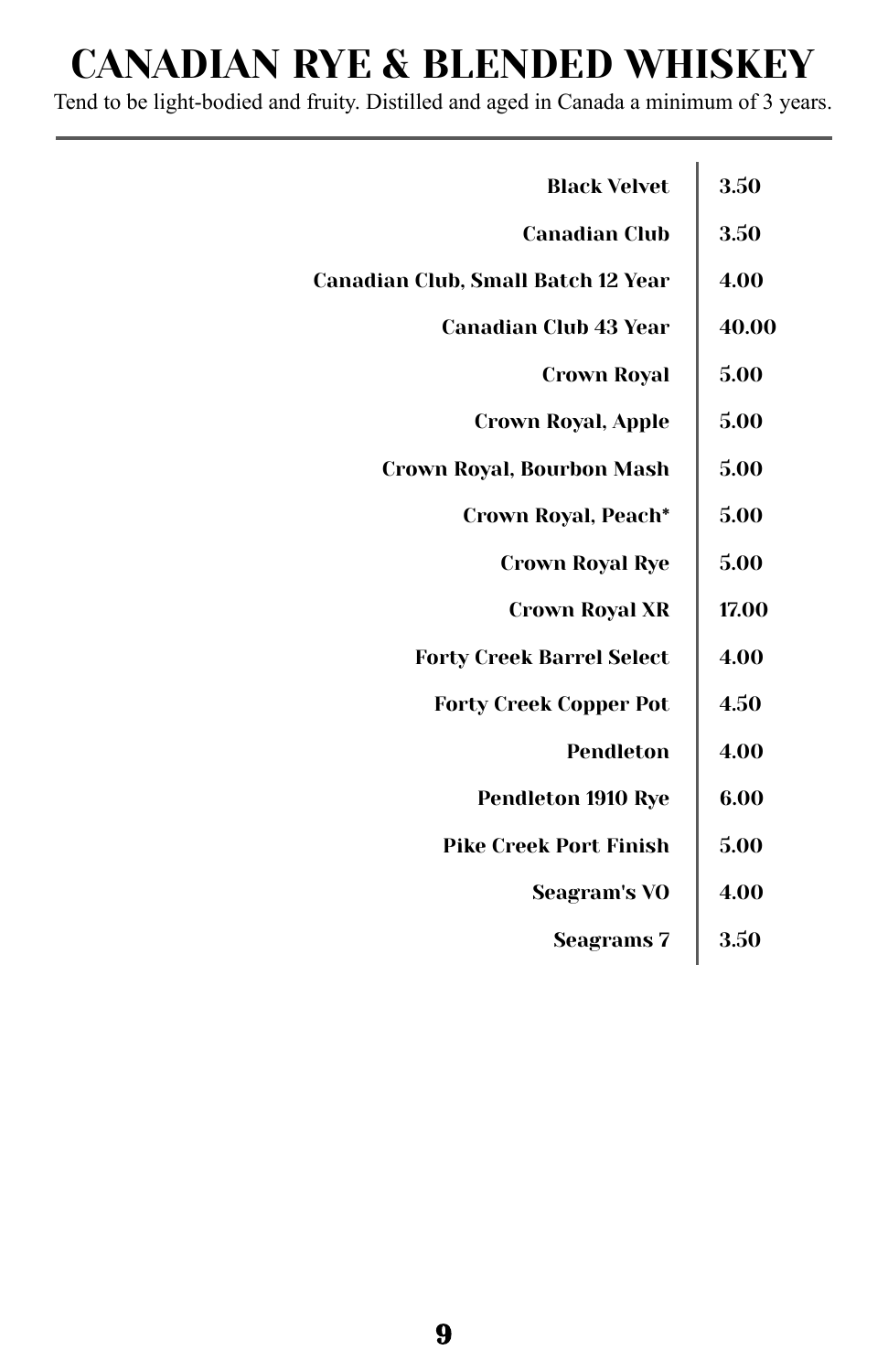## SINGLE MALT SCOTCH

Tend to have smoky and earthy flavors. Must be distilled in Scotland to be called Scotch, using a single pot still method and distilled at a single distillery. Single Malt Scotch must be distilled in mature oak casks and a minimum of 3 years.

| <b>Aberfeldy 20 Year Exceptional Cask Series</b> | 25.00 |
|--------------------------------------------------|-------|
| <b>Aberlour 12 Year</b>                          | 16.00 |
| <b>Aberlour 18 Year</b>                          | 20.00 |
| <b>Dalwhinnie Distillers Edition</b>             | 16.00 |
| Dalwhinnie 15 Year, Highland                     | 14.00 |
| Game of Thrones "Baratheon" Royal Lochnagar*     | 9.00  |
| Game of Thrones "Greyjoy" Talisker*              | 6.00  |
| <b>Game of Thrones "Stark" Dalwhinnie*</b>       | 6.00  |
| Game of Thrones "Targaryen" Cardhu*              | 6.00  |
| <b>Game of Thrones "Tully" Singleton*</b>        | 5.00  |
| <b>Game of Thrones "Tyrell" Clynelish*</b>       | 8.00  |
| Glenfiddich 15 Year, Solera Reserve              | 8.00  |
| <b>Glenfiddich Project XX*</b>                   | 13.00 |
| <b>Glenfiddich Winter Storm*</b>                 | 30.00 |
| Glenkinchie 12 Year, "Edinburgh Malt"            | 9.00  |
| <b>Glenlivet 12 Double Oaked</b>                 | 8.00  |
| <b>Glenlivet Nadura</b>                          | 15.00 |
| <b>Glenlivet Archive 21 Year*</b>                | 35.00 |
| Glenmorangie 10 Year, Original                   | 14.00 |
| <b>Glenmorangie 18 Year</b>                      | 16.00 |
| <b>Glenmorangie Astar</b>                        | 14.00 |
| <i>*Limited Availability</i>                     |       |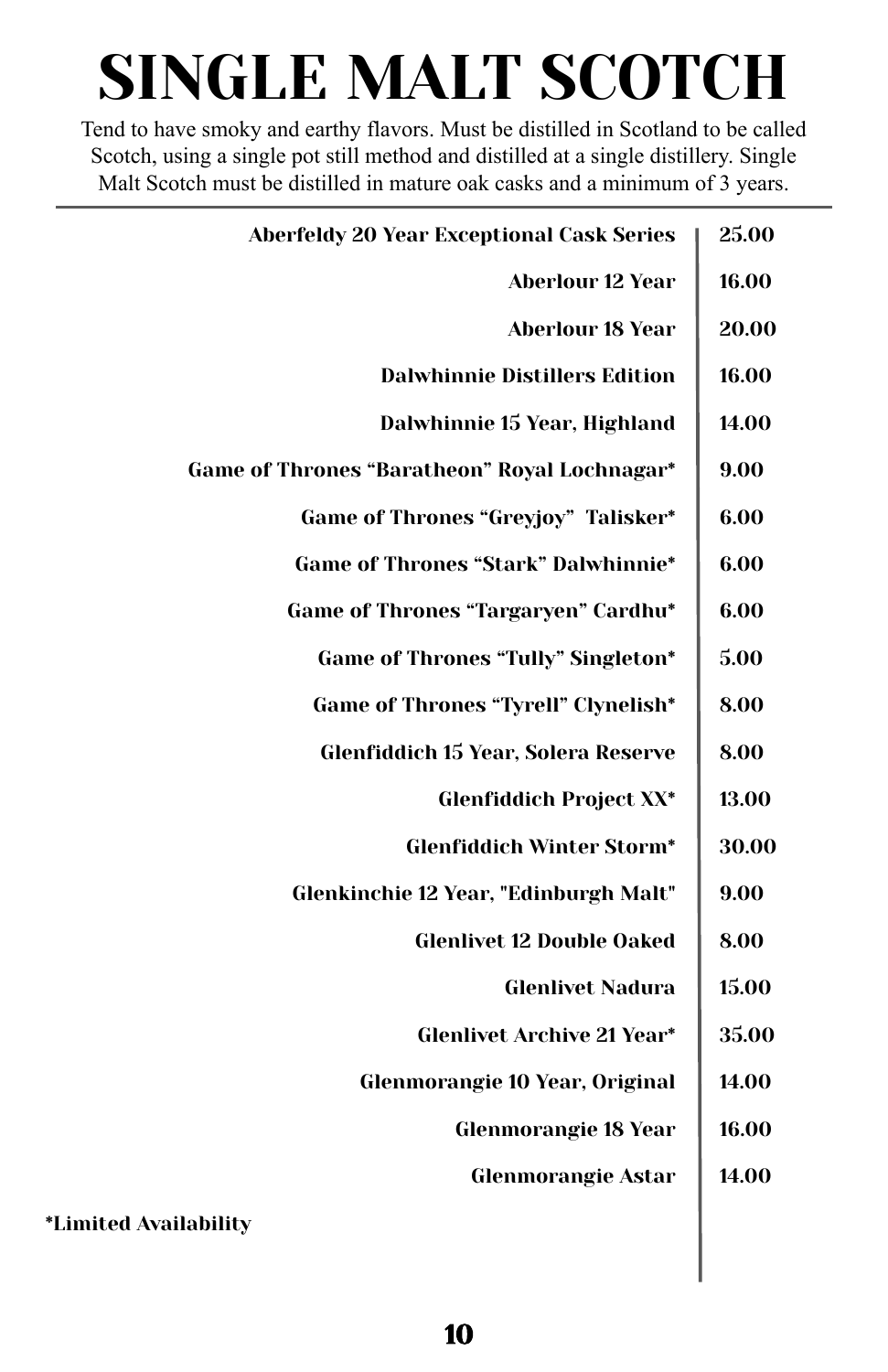## SINGLE MALT SCOTCH

Tend to have smoky and earthy flavors. Must be distilled in Scotland to be called Scotch, using a single pot still method and distilled at a single distillery. Single Malt Scotch must be distilled in mature oak casks and a minimum of 3 years.

| <b>Glenmorangie Bacalta</b>           | 12.00 |
|---------------------------------------|-------|
| <b>Glenmorangie Milsean</b>           | 12.00 |
| <b>Glenmorangie Nectar D'or</b>       | 10.00 |
| <b>Glenmorangie Signet*</b>           | 28.00 |
| <b>Glenmorangie Tusail</b>            | 14.00 |
| Laphroaig 10 Year, Islay              | 9.00  |
| Laphroaig 25 Year, Islay*             | 60.00 |
| Laphroaig Triple Wood, Islay          | 12.00 |
| Macallan, Classic Cut                 | 10.00 |
| <b>Macallan Edition #2</b>            | 12.00 |
| <b>Macallan Edition #3</b>            | 10.00 |
| Macallan 12 Year, Sherry Oak Highland | 12.00 |
| Macallan 17 year, Fine Oak Highland   | 25.00 |
| Macallan 18 Year, Sherry Oak Highland | 30.00 |
| Oban 14 Year, West Highland           | 11.00 |
| Oban 18 Year, West HIghland*          | 25.00 |
| <b>Oban Distillers Edition</b>        | 17.00 |
| <b>Orphan Barrel Muckety Muck</b>     | 28.00 |
| <b>Suntory Toki</b>                   | 14.00 |
| <i>*Limited Availability</i>          |       |
|                                       |       |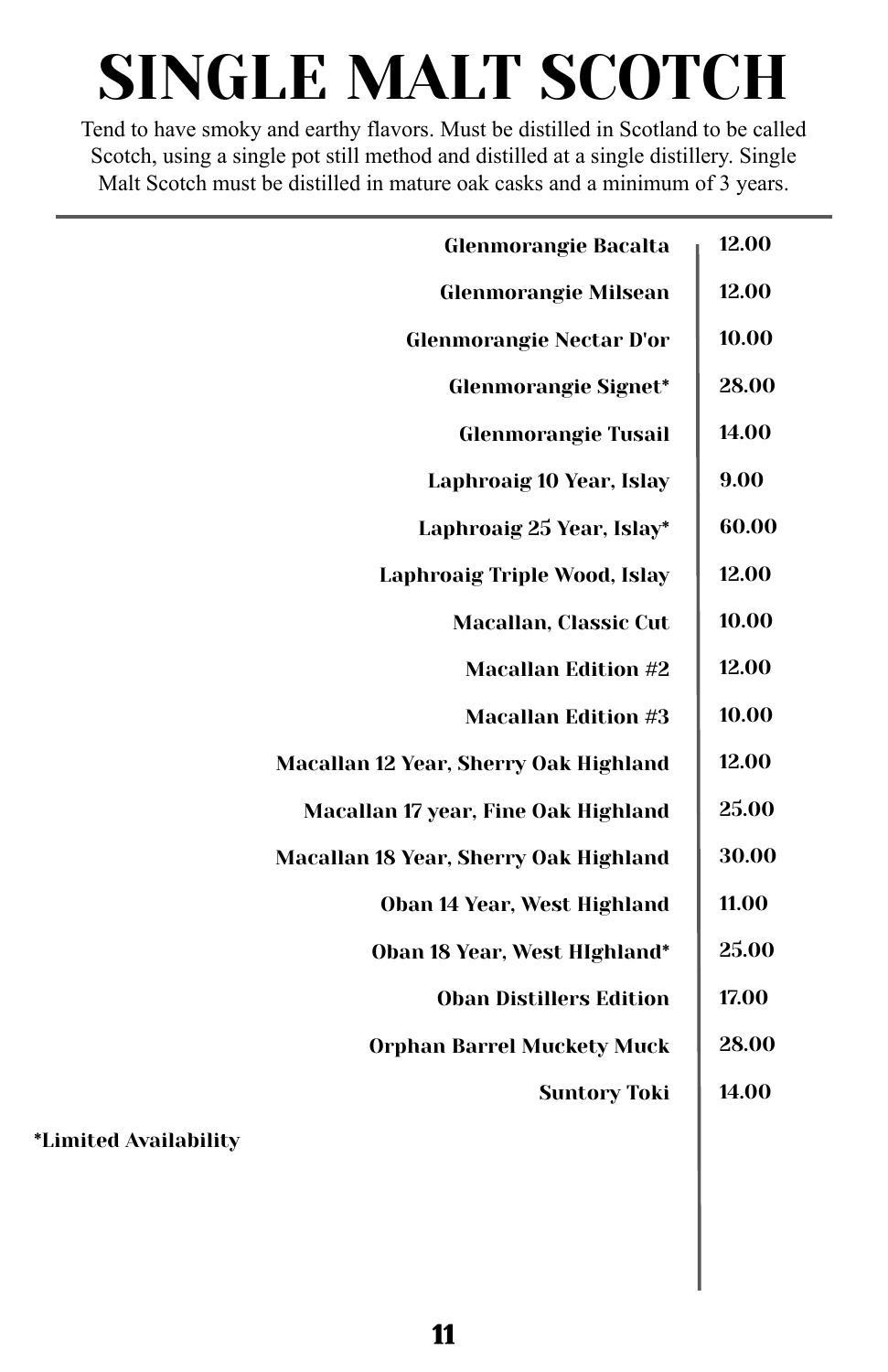## IRISH WHISKEY

Tend to have smoky and earthy flavors. A blend of single malt whiskies from different distilleries that may not all be the same age.

| 2 Gingers                                           | 4.00  |
|-----------------------------------------------------|-------|
| <b>Bushmills</b>                                    | 5.00  |
| <b>Blue Spot, Cask Strength*</b>                    | 18.00 |
| Green Spot, Bordeaux Cask*                          | 14.00 |
| <b>Jameson</b>                                      | 5.00  |
| <b>Jameson 18 Year*</b>                             | 25.00 |
| <b>Jameson Black Barrel</b>                         | 6.00  |
| <b>Jameson Cooper's Croze*</b>                      | 11.00 |
| Knappogue Castle Twin Wood 16 Year*                 | 16.00 |
| <b>Midleton Very Rare*</b>                          | 20.00 |
| <b>Midleton Very Rare "Barry Crockett Edition"*</b> | 35.00 |
| <b>Redbreast PX Edition*</b>                        | 17.00 |
| <b>Teeling Small Batch</b>                          | 6.00  |
| <b>Tullamore Dew</b>                                | 5.00  |
| Yellow Spot 12 Year*                                | 16.00 |
|                                                     |       |
|                                                     |       |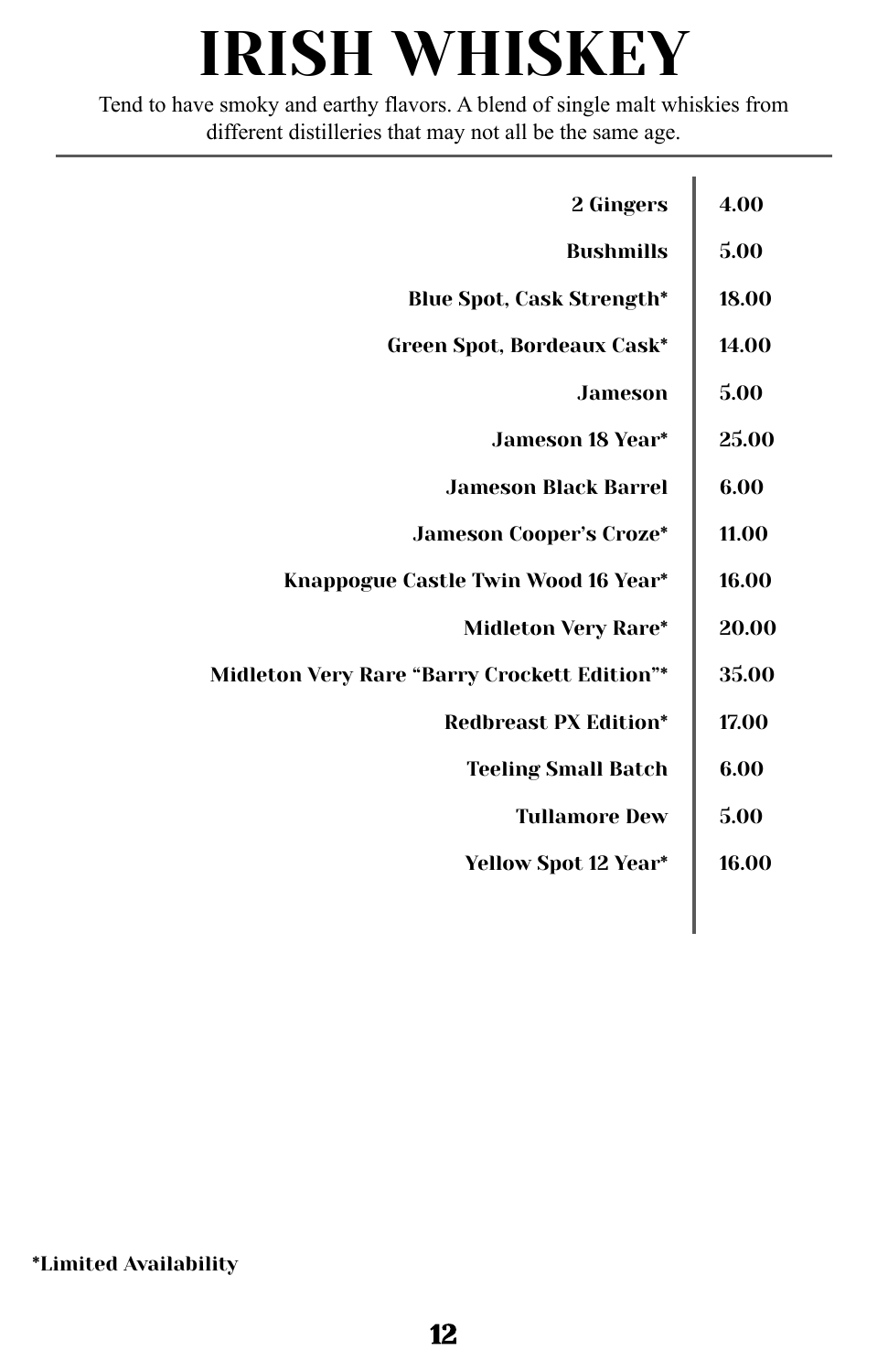## MIDWEST WHISKEY

Bourbon Mash must be comprised of at least 51% corn, distilled at 160 proof or less and barreled at 125 proof or less, and aged in new, charred oak barrels.

| <b>Cedar Ridge Bourbon Whiskey</b>                       | 6.00  |
|----------------------------------------------------------|-------|
| <b>Cedar Ridge Port Cask Finished Bourbon</b>            | 7.00  |
| <b>Cedar Ridge Single Barrel Cask Strength</b>           | 10.00 |
| <b>Cedar Ridge Quintessential</b>                        | 11.00 |
| <b>Cedar Ridge Reserve Bourbon</b>                       | 8.00  |
| <b>Cedar Ridge Single Malt Whiskey</b>                   | 7.00  |
| Cedar Ridge "Slipknot" No. 9                             | 6.00  |
| <b>Cedar Ridge Wheat</b>                                 | 5.00  |
| <b>Cody Road Rye</b>                                     | 5.00  |
| <b>Cody Road Single Barrel Bourbon</b>                   | 6.00  |
| <b>Iowa Legendary White Label</b>                        | 5.00  |
| <b>Iowa Legendary Black Label, WR Hand Pick</b>          | 6.00  |
| Iowa Legendary Purple Label, Double-Distilled High Proof | 25.00 |
| Minnesota 14                                             | 5.00  |
| <b>Obtainium Light Whiskey</b>                           | 10.00 |
| <b>Revelton Honey Whiskey</b>                            | 6.00  |
| <b>Templeton Rye 4 Year</b>                              | 6.00  |
| <b>Templeton Rye 6 Year</b>                              | 7.00  |
| <b>Templeton Rye Cask Strength 2020</b>                  | 11.00 |
| <b>Templeton Rye Maple Cask</b>                          | 7.00  |
|                                                          |       |